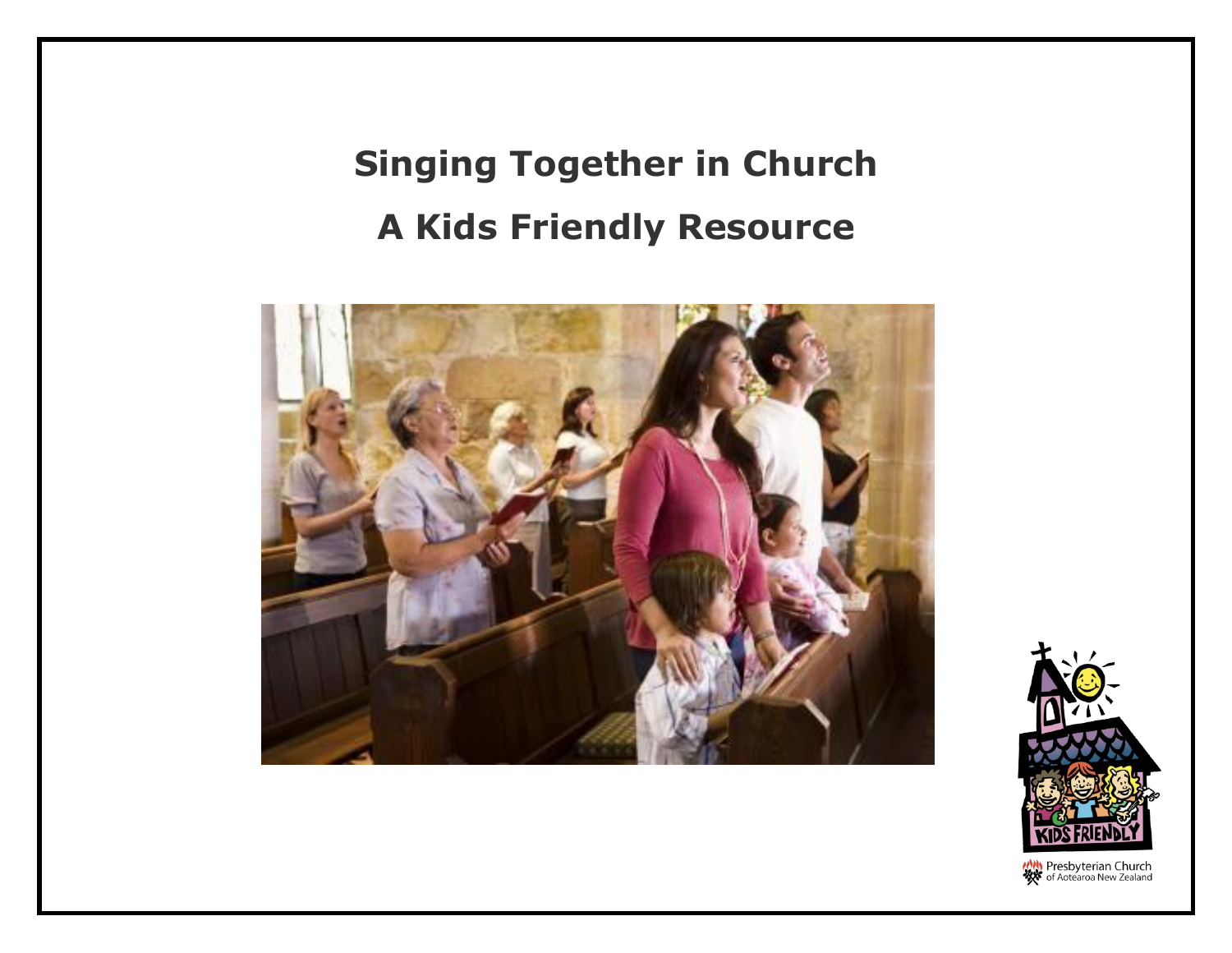### **TIPS FOR CHOOSING MUSIC FOR ALL AGES TO SING TOGETHER**

- Give careful thought to WHAT we are inviting children to sing. Also WHY and HOW they are introduced and taught- much the same process as we would use when choosing any worship song.
- Make sure the words are telling the truth about God and allowing children to offer appropriate responses for their age and faith stage.
- Consider whether adults can sing the words without 'cringe'.
- Limit your range of songs so children get to know the ones your congregation love to sing.

*"I think this is really important," says Malcolm Gordon, "If you want to sing together, you have to arrest the 'boredom' factor that largely comes from grownups. We aren't satisfied, or can't agree on what songs to sing, so we sing really widely. Many of the newer songs have a very short shelf life, and so 6 months after being introduced, we're over them. This dynamic is death to congregational singing, all the more with children present. When I lead the same programme for three weeks running at Preschool music, I find repetition increases the level of the kids' participation. They like to know what is being asked of them, Repetition and ritual increases their engagement, ownership and enjoyment (and is a blessing to their parents who aren't having to keep them on task when they're not interested).*

• Choose melodies that are easy to pick up and words that live in our hearts beyond the Sunday worship.

*"Don't be afraid to explore the hymn tradition of writing new words to well-known tunes. You could even write your own words that reflect your community's journey of faith to something your congregation already knows and enjoys,"* says Malcolm.

• Children's songs do not have to be action songs, but actions reinforce the words so they can be learnt quicker and help to give your whole self to the worship. Actions are also cues for non-readers.

"*Engaging our bodies in worship also develops a deeper kind of learning in us. Faith is not just a head-thing. It's not just ideas and concepts. It's also action and movement. Our worship is most meaningful when it recognises and honours our embodied nature."* Says Malcolm.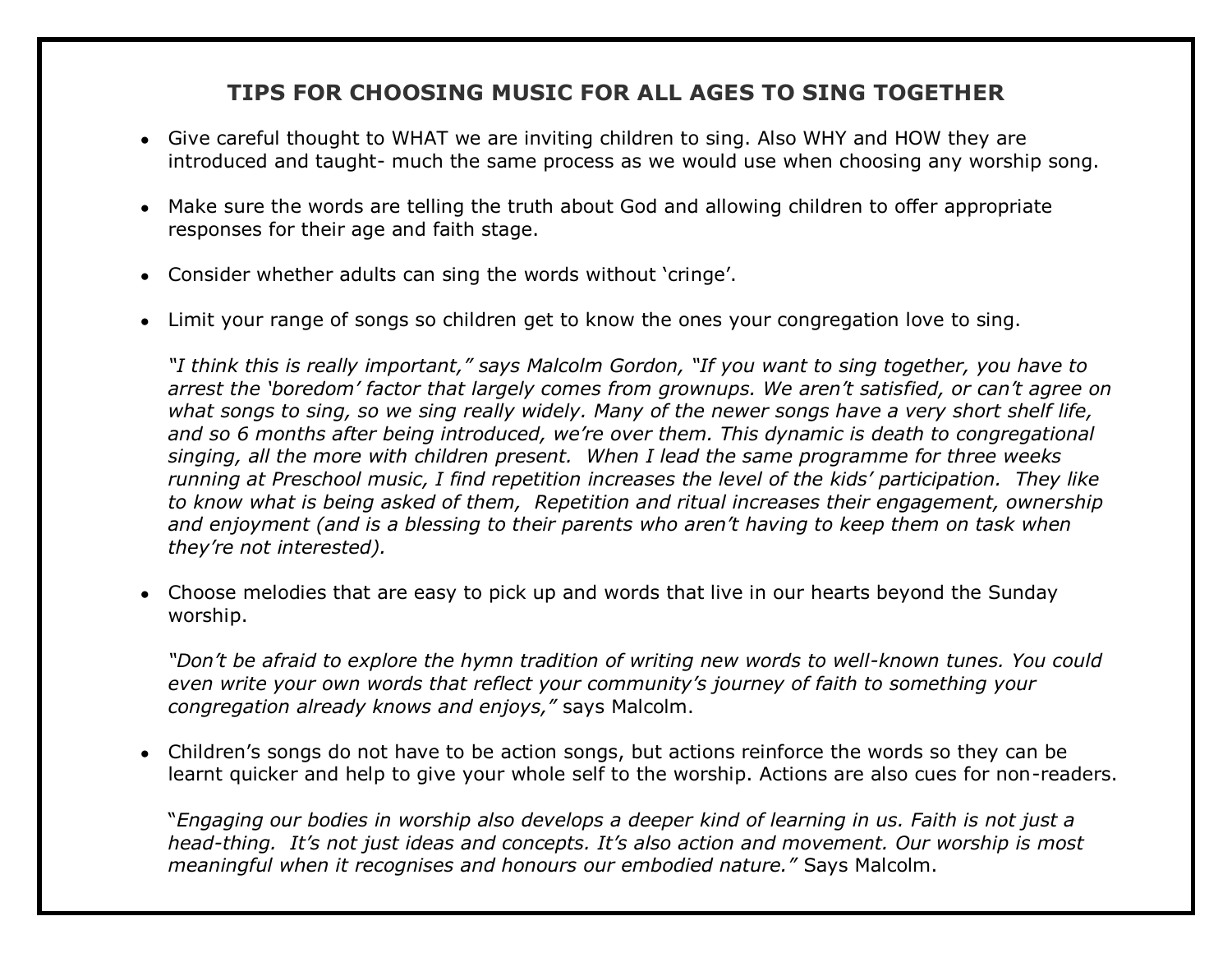- Don't just use actions for the upbeat songs. Sign language with slower worship songs are particularly effective and adults often feel more comfortable doing those kind of actions. Signing to music can be a very moving worship experience for all.
- Some songs may not work in church, but they are great in the context of a children's programme to let off steam and have fun, e.g. Father Abraham, I just wanna be a sheep, baa, baa, baa, baa!
- Introduce some 'oldie but goodie' songs. Invite someone older to share a song with the children that is important to them including their memories of singing it as a child.
- Some "old songs" can be 'jazzed up' with a different music setting if musicians are capable. Make up new actions or accompany them with percussion.
- Try not to say: 'Now we will have a song for the children'. Children can enjoy a wide range of songs – so can adults. You can't please everyone all the time with music choices, but don't create a division between songs (just) for children and songs (just) for adults.

*"I was sharing at a church one Sunday when the worship leader said: 'Well I suppose because we have the Kids Friendly coach here we should have a children's song'. He then dragged up some very embarrassed intermediate age young teens to lead us in an action song. It was obvious that this was alien to all in the church and so it really didn't work. And of course I had to do all the actions against my will because all eyes were on me!"* says Jill Kayser.

- Use modern technology sensitively choose what is suitable in your context. There are some good iTunes and YouTube videos that introduce music with sound and visual quality that most church musicians could not replicate live and can enhance worship.
- If using a DVD have someone LEAD the congregation from the front too.
- Keep the volume at a comfortable level so you can sing and hear yourself and the person beside you.
- Use CDs/video clips to watch and listen to as well, not just join in and sing with. Or as background to an activity e.g. during prayers or the offering.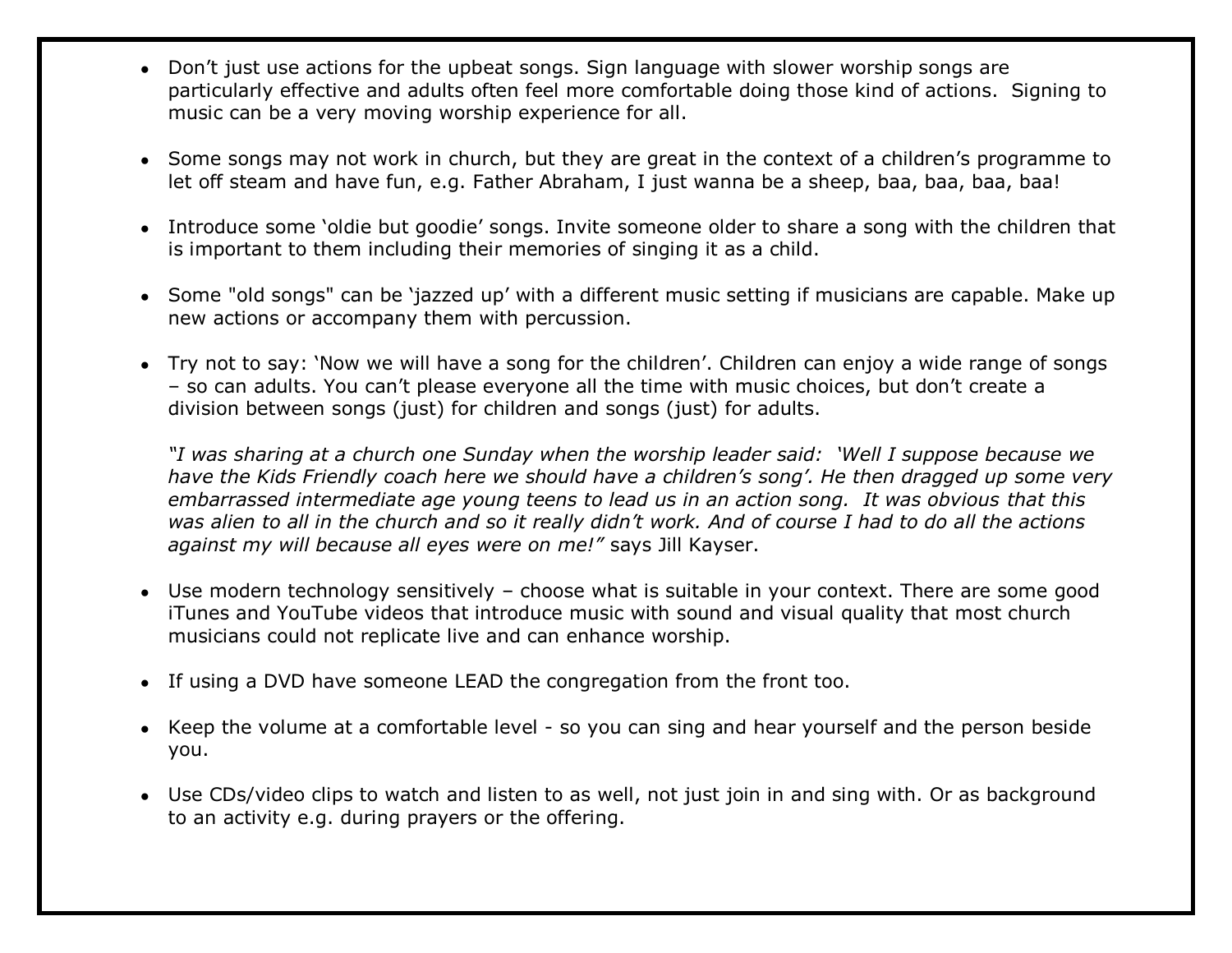## **SONGS WE LOVE TO SING TOGETHER IN CHURCH**

**Suggestions Suggested by:**

| All over the world the spirit is moving<br>$\bullet$<br><b>Servant song</b><br>Make me a channel of your peace<br><b>Change my heart oh God</b>                                                                                                                                                                                        | Jill Kayser, Kids Friendly Coach                                                                            |
|----------------------------------------------------------------------------------------------------------------------------------------------------------------------------------------------------------------------------------------------------------------------------------------------------------------------------------------|-------------------------------------------------------------------------------------------------------------|
| As the deer pants<br><b>A New Commandment</b><br>Be Still and know that I am God<br><b>Freely Freely</b><br><b>Father I adore You</b><br><b>He Is Lord</b><br><b>Hosanna</b><br>I believe in Jesus<br>I bow my knee<br>I will enter his gates<br><b>Millenium prayer</b><br>Open the eyes of my heart Lord<br><b>Shout to the Lord</b> |                                                                                                             |
| Take our bread<br>This is the day<br>Walk in the light (with African verse of course!)<br><b>Change my heart Oh Lord</b><br>The heart of worship<br><b>Love is the key</b> (with Maori verse)<br>Hey Mary (Malcolm Gordon - Christmas)                                                                                                 |                                                                                                             |
| <b>Every Move I Make</b><br>$\bullet$<br><b>10,000 reasons</b><br><b>BLessed be the Name of the Lord</b> (my 6 year old son hums<br>this at home<br>Here I am To Worship - my kids LOVE it!<br><b>God of Wonders</b><br><b>Open the Eyes of My Heart</b>                                                                               | Kaila Pettigrove, children's ministry<br>leader at Somervell Presbyterian and<br><b>Kids Friendly coach</b> |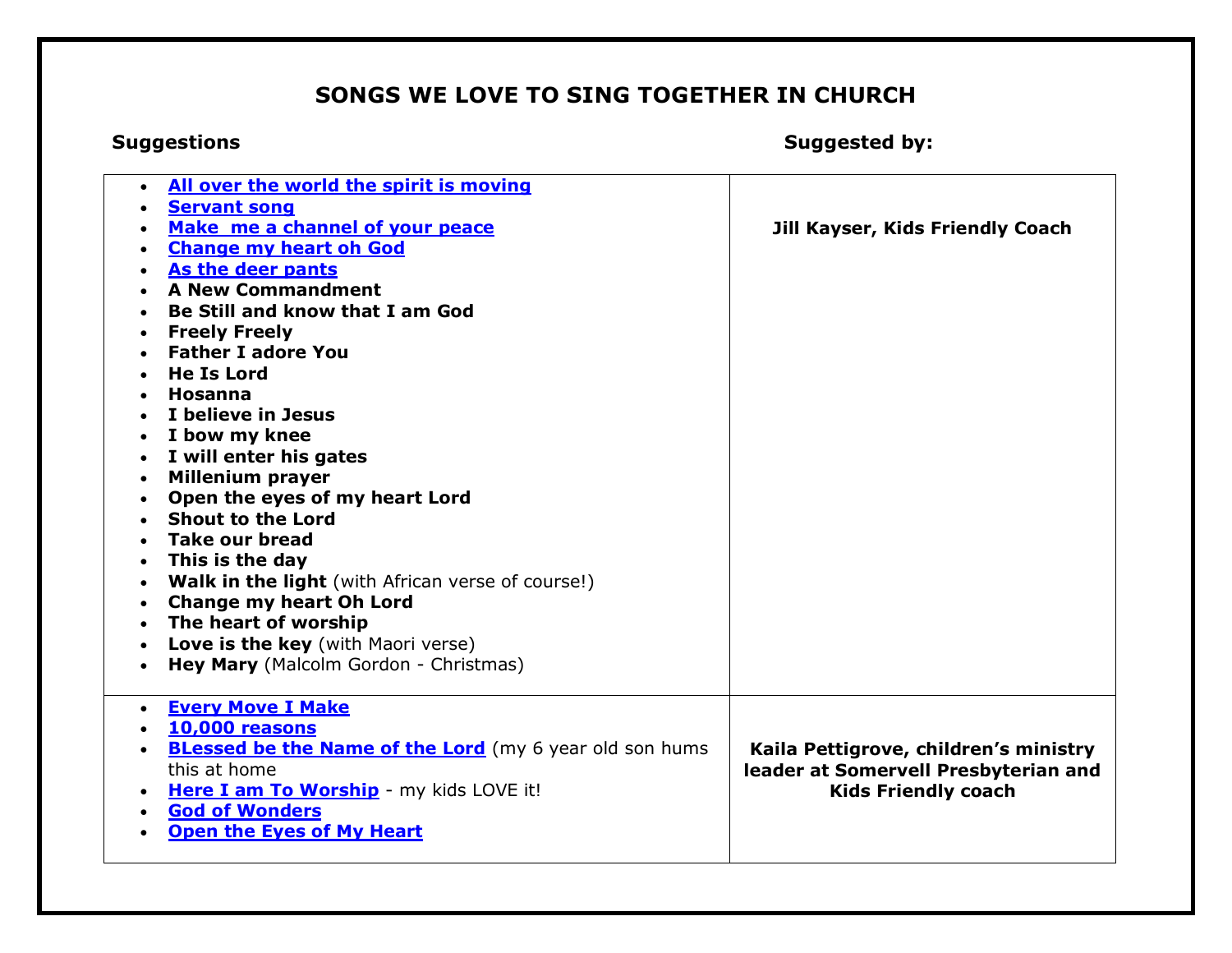| <b>Suggestions:</b>                                                                                                                                                                                                                                                                                                                                                                                                                                                                                                                                                                    | <b>Suggested by:</b>                                                            |
|----------------------------------------------------------------------------------------------------------------------------------------------------------------------------------------------------------------------------------------------------------------------------------------------------------------------------------------------------------------------------------------------------------------------------------------------------------------------------------------------------------------------------------------------------------------------------------------|---------------------------------------------------------------------------------|
| <b>Christ before me</b> (Malcolm Gordon) - our whole church loves<br>$\bullet$<br>this one. It has a beautiful message and inspires the children to<br>dance between the aisles with their rainbow ribbons in the<br>chorus it almost always really moves me.<br><b>Every move I make"</b> (Hillsong Kids)<br>$\bullet$<br>Knees knees clap - a mainly music song - not so much a<br>worship song, but a song of fellowship and affirmation.                                                                                                                                           | Lucy Davey, Upper Clutha<br><b>Presbyterian " -</b>                             |
| . All the ends of the earth is one we really like to sing with the<br>kids in church.                                                                                                                                                                                                                                                                                                                                                                                                                                                                                                  | Anna Davis, St John's in the City,<br>Wellington                                |
| <b>Peace like a river</b><br>$\bullet$<br>All night, all day, angels watching over me my Lord<br>He's got the whole world in his hands<br>This little light of mine<br>Kumbayah<br>Have you heard about little David/ I've got the Lord on<br>my side<br>Jesus loves me (traditional and remixed)<br>Come as you are<br>Give me joy in my heart<br>I've got that joy, joy, joy joy<br>Our God is so big, so strong and so mighty<br>$\bullet$<br>Let us come together, praise the name of Jesus<br>$\bullet$<br>Who is the King of the jungle<br>The butterfly song (Kiwi version too) | <b>Cheryl Harry, Kids Friendly Coach</b><br><b>Synod of Otago and Southland</b> |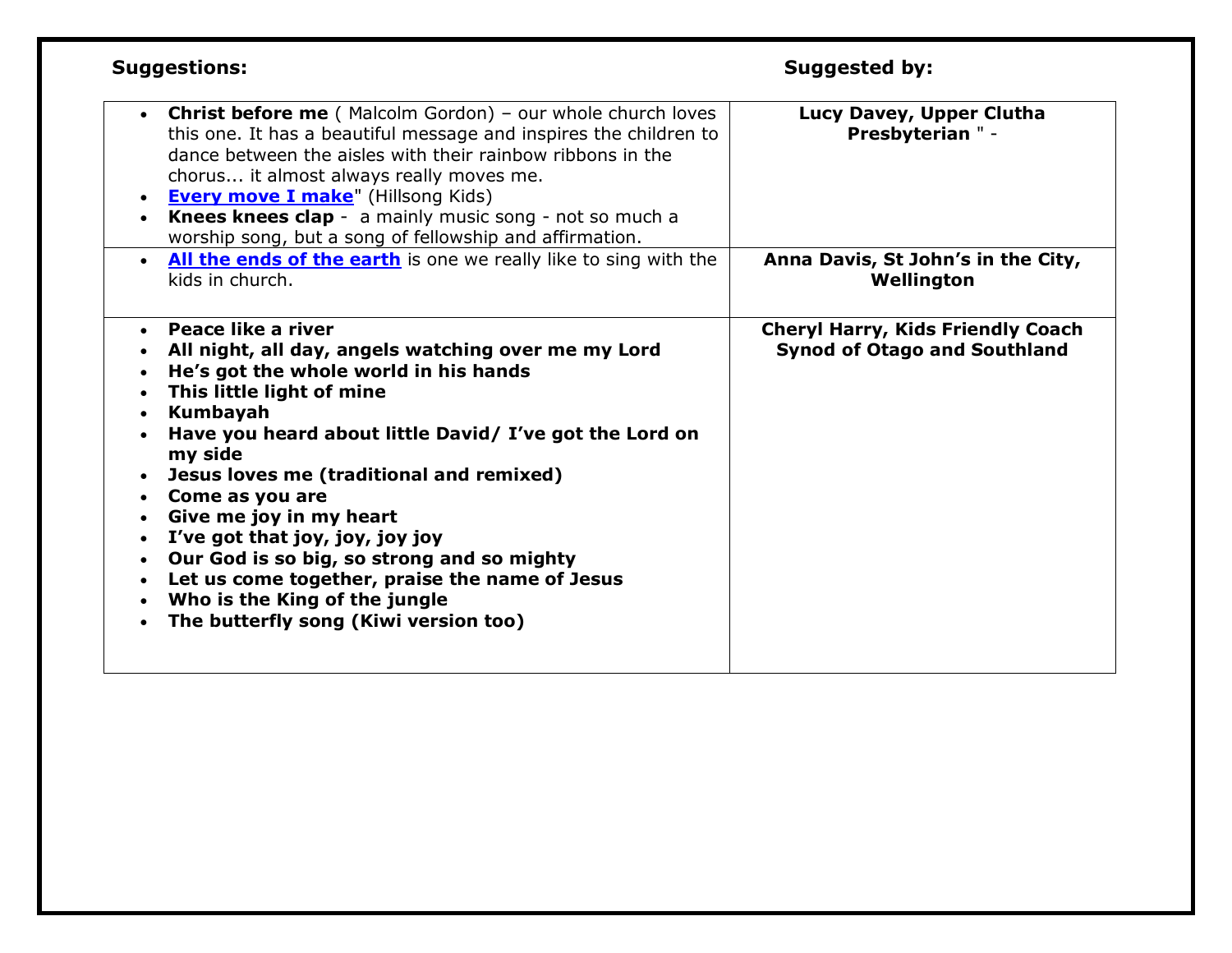

# *A selection of songs…. a beginning*

*to use with children in church, holiday clubs and schools*

(NB choose lyrics carefully if using in schools. Don't ask children to make a faith declaration in songs. The ones with \* could be suitable)

## **TRIM test for choosing a song**

**Teach**- what does the song teach about God, Jesus, Christian faith practices? Is it biblically accurate and appropriate for the learning outcome?

**Relevant**- is the song relevant to the children in this context? (Mainly Christian/non-Christian children in Church, Kids club or CRE in schools)

**Interesting**- do the children enjoy singing it?

**Meaning**- do the students understand the meaning of the words or is there too much Christian jargon? Does it ask the singer to make a faith confession that is not appropriate (see relevant context)

*Where to listen to songs before purchasing and knowing if suitable?*

*The easiest way is to open an itunes account, then search for an individual song, listen before purchasing (\$1.79- \$2.39 each) Lyrics and Music accompaniment are usually available on the websites as listed below:*

**Andrew Chinn** – <http://www.butterflymusic.com.au/>

Australian children's song writer (for more than 15 years- many fun and faith songs for a Catholic school setting

**Doug Horley** - [http://www.duggiedugdug.org](http://www.duggiedugdug.org/) UK, prolific writer and performer of children's song- high energy and fun, but some lovely quieter ones too. Preview songs on itunes: <https://itunes.apple.com/nz/artist/doug-horley/id30778985>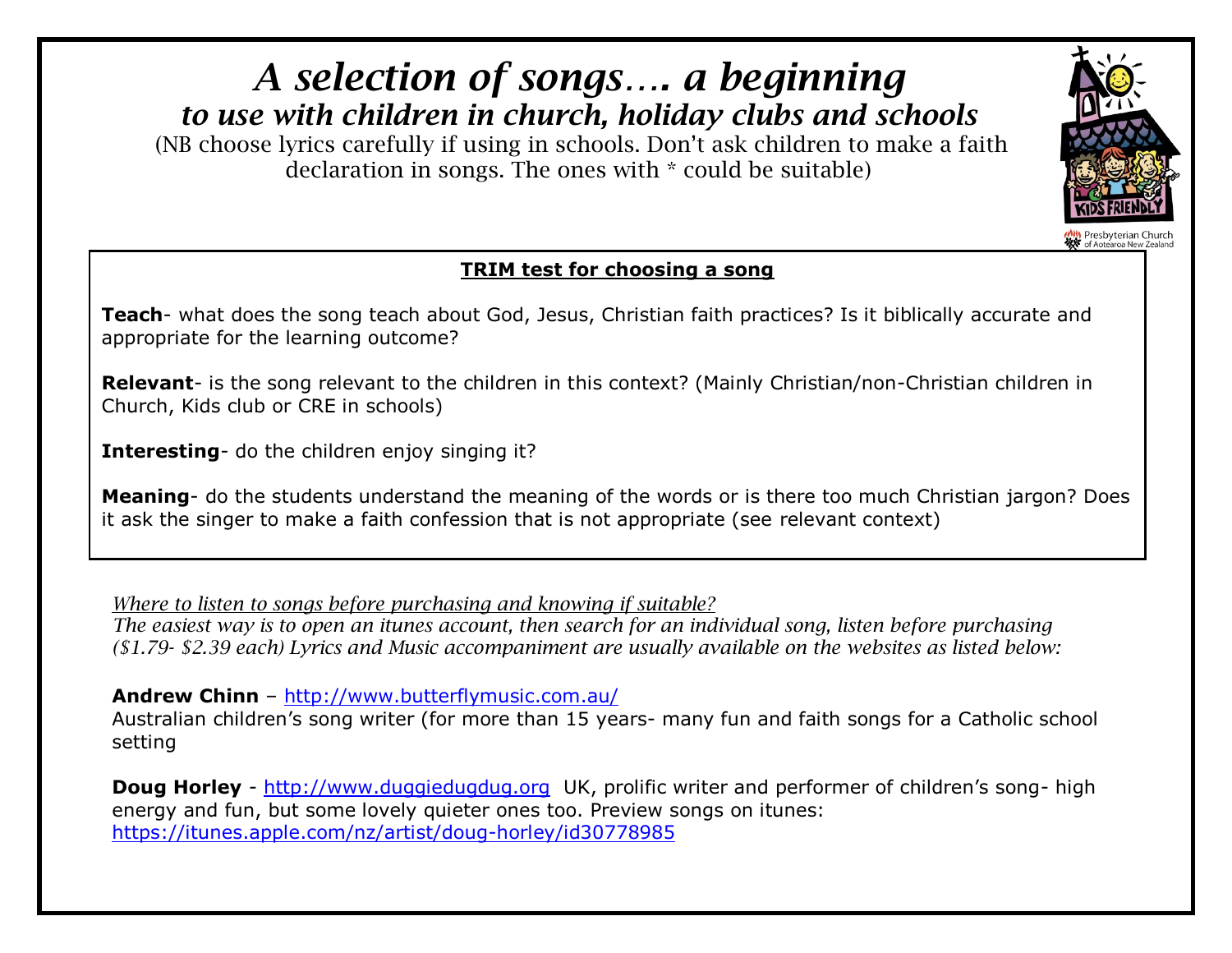**Colin Buchanan**- [http://colinbuchanan.com.au](http://colinbuchanan.com.au/) 15 years and multiple albums and DVDs later, Colin is unquestionably Australia's leading Christian children's artist. Original and remixed versions of well known tunes (see 'Pharoah Pharaoh' in the table below)

**Jules Riding** – a NZer – <http://www.elkanah.nz/>Scroll down page to see Kids Time Vol 1 and 2 Popular with kids and parents. Lyrics free to download with CCL license

**Johnny Burns** – <http://www.johnnyburns.com.au/> Check website for free download of lots of his music and lyrics.

**Hillsong Kids** - <http://hillsong.com/kids>Well- known Australian church for producing worship songs- for all ages. Lots of Youtube videos eg 'Never Give Up': <https://www.youtube.com/watch?v=15R6SNZ-K1g>

**Kids Vineyard Worship** - <https://itunes.apple.com/nz/album/kids-vineyard-worship-great/id23207659> Listen to the 3 songs listed below on 'Great Big God' top selling album (tracks 1, 5, 13)

**Karen Henley**- <http://karynhenley.com/site/Product-family-pages/Music.html> specializes in playsongs for 0-5 yr olds (Many used by music and movement groups eg mainly music)

**'King of the Jungle'** – an old favourite- origin unknown This one found [www.greatworshipsongs.com](http://www.greatworshipsongs.com/) Many you tube versions! Eg:<https://www.youtube.com/watch?v=DJwUvjVq9k4>

**Snack Music** - Snack Music is a Christian band for primary school aged kids, based in Melbourne Australia. Website has songs, CDs, games and fun stuff!<https://www.snackmusic.com.au/>

**Fischy Music** – [http://www.fischy.com](http://www.fischy.com/) produces memorable, easy to learn, fun songs that any child can learn – is a UK based charity that supports the emotional, social and spiritual well-being of primary aged children- great resource packages for schools. Download the 'Songs for Life' free taster

**The Rizers** - [http://www.therizers.com](http://www.therizers.com/) a band that sings Scripture verses in the form of upbeat, kidfriendly music. Name is short for "memorizers"- Videos, CDs downloadable resources

**Go Fish** - <http://gofishresources.com/cd-music>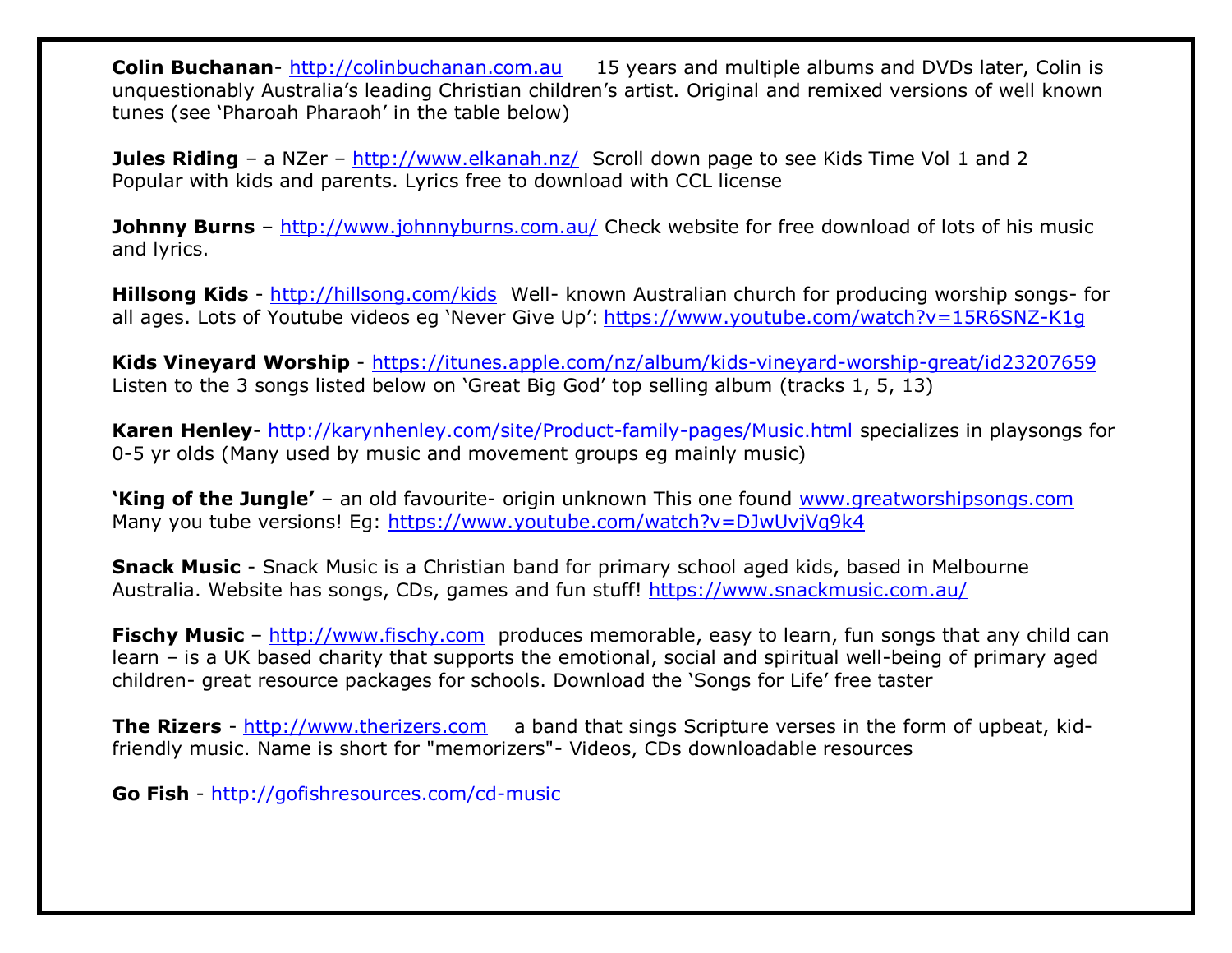| <b>Song Title</b>                        | Writer              | <b>Album</b>                              | <b>Age level</b>                                 | <b>Notes</b>                                                                                                   |   |
|------------------------------------------|---------------------|-------------------------------------------|--------------------------------------------------|----------------------------------------------------------------------------------------------------------------|---|
| If I were a<br><b>Butterfly</b>          | Andrew<br>Chinn     | Together as<br><b>One</b>                 | Junior                                           | An oldie and a goodie.                                                                                         |   |
| I went walking                           | Andrew<br>Chinn     | This Day                                  | Middle -<br>older                                |                                                                                                                |   |
| An Irish<br><b>Blessing</b>              | Andrew<br>Chinn     | Wherever I go                             | Any age,<br>used in<br><b>ALL AGE</b><br>worship | Good finishing song, work out a<br>wee ritual during the<br>instrumental                                       | 卡 |
| What love is<br>this                     | Doug Horley         | Lovely Jubbly                             | Any age,<br>used in<br><b>ALL AGE</b><br>worship | A quieter reflective song                                                                                      |   |
| I'm Gonna<br>Jump up and<br>Down         | Doug Horley         | Lovely Jubbly                             | Any age                                          | Catchy clap beat in the middle. "<br>I will follow' commitment                                                 |   |
| Glory and<br>Honour                      | Doug Horley         | <b>Funky Action</b><br>Songs DVD<br>Vol 4 | <b>ALL AGE</b>                                   | Learn the sign language actions<br>for this moving worship song<br>https://www.youtube.com/watch?v=9FdNq221I3s |   |
| God Loves Me                             | Doug Horley         | Lovely Jubbly                             | Younger                                          |                                                                                                                |   |
| God's Love is<br>bigger than a<br>burger | Doug<br>Horley      | Chuffed                                   | younger                                          | How big is God? And his love<br>for us- a fun way to address this<br>age old question                          |   |
| Superhero                                | <b>Jules Riding</b> | Kids time 1                               | Any age                                          |                                                                                                                |   |
| Kia ora whanau                           | <b>Jules Riding</b> | Kids time 1                               | <b>ALL AGE</b>                                   | Good welcome song for Sunday<br>church                                                                         |   |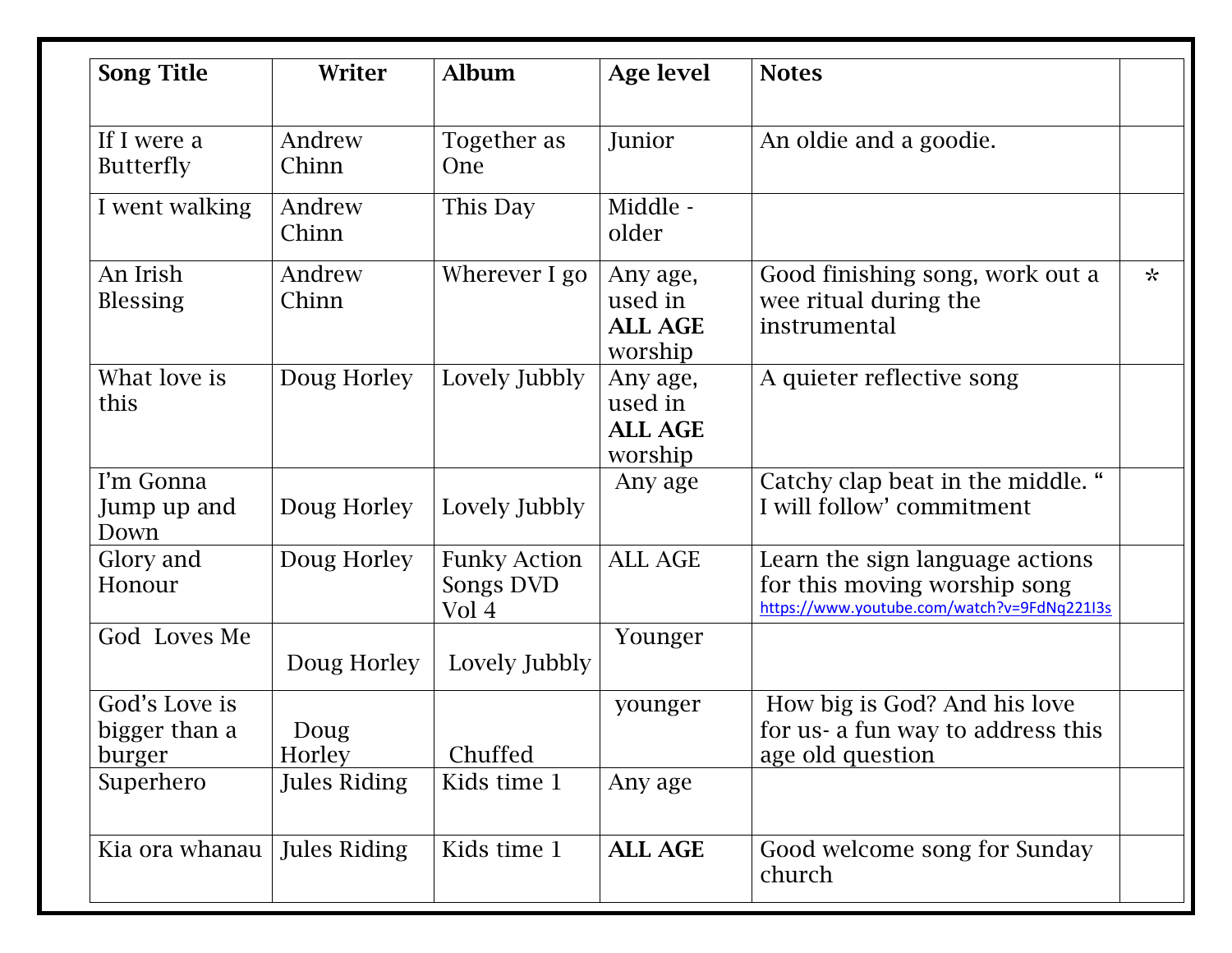| Jumping for<br>Jesus                            | <b>Johnny Burns</b>     | How cool is<br>that.       | Any age,<br>used in<br><b>ALL AGE</b><br>worship | Great action song, kids can add<br>actions in                                     | ☆       |
|-------------------------------------------------|-------------------------|----------------------------|--------------------------------------------------|-----------------------------------------------------------------------------------|---------|
| Bethlehem Bop                                   | <b>Johnny Burns</b>     | Praise Crazy               | Any age                                          | Christmas song                                                                    | 녻       |
| How cool is<br>that                             | <b>Johnny Burns</b>     | How Cool is<br>that        | Any age                                          | <b>Easter Song</b>                                                                |         |
| Never give up                                   | Hillsong Kids           | See Youtube<br>source      | Any age-<br>older chn<br>can make up<br>actions  | Suitable words and themes for<br>school setting                                   | 녻       |
| Rainbow song                                    | <b>Hillsong Kids</b>    | <b>Super Strong</b><br>God | Any age                                          | Use rainbow props                                                                 |         |
| Superhero                                       | Hillsong Kids           | Jesus is my<br>Superhero   | Any age                                          | Actions enjoyed                                                                   |         |
| Let your Light<br>shine                         | <b>Hillsong Kids</b>    | Superstrong<br>God         | Any age                                          | Light theme song-good for Light<br>party                                          |         |
| <b>Great Big God</b>                            | <b>Great Big</b><br>God | Kids Vineyard<br>Worship   | Any age,<br>used in<br><b>ALL AGE</b><br>worship | Good action song<br>OK in school too                                              | $\star$ |
| Man looks on<br>the Outside                     | Vineyard UK             | Kids Vineyard<br>Worship   | Any age<br>used in<br><b>ALL AGE</b><br>worship  | Important message that gets<br>'home' with the repetition                         | $\star$ |
| I'm gonna clap<br>my hands to<br>say I love you | Vineyard UK             | Kids Vineyard<br>Worship   | Any age,<br>used in<br>ALL AGE<br>worship        | Sign Language- quieter middle<br>part.<br>Commitment type song for<br>church kids |         |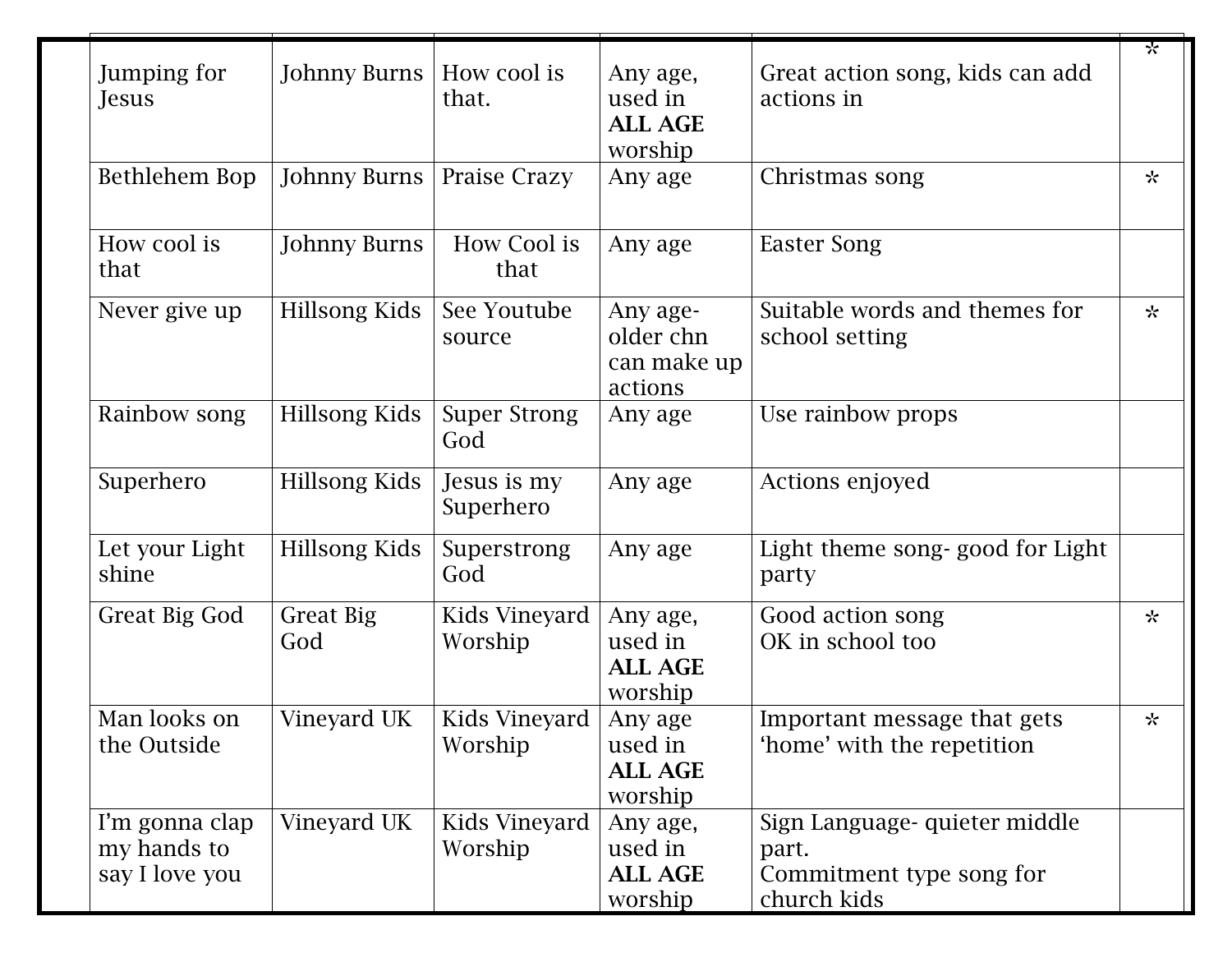| <b>Song Title</b>                             | Writer                                 | <b>Album</b>                                         | <b>Age level</b>                                                        | <b>Notes</b>                                                                                                                                                                                                                                     |         |
|-----------------------------------------------|----------------------------------------|------------------------------------------------------|-------------------------------------------------------------------------|--------------------------------------------------------------------------------------------------------------------------------------------------------------------------------------------------------------------------------------------------|---------|
| God made me to<br>jump and hop                | Karen Henley                           | Five little<br>Ladybugs                              | Younger                                                                 | Good action song                                                                                                                                                                                                                                 |         |
| <b>Dancing Feet</b>                           | <b>Karen Henley</b>                    | <b>Five Little</b><br>Ladybugs                       | Younger                                                                 | Get your dancing feet<br>on                                                                                                                                                                                                                      |         |
| King of the Jungle                            | Original<br>unknown-many<br>variations | Great worship<br>songs for kids                      | Younger -<br>middle but<br>also used<br>in<br><b>ALL AGE</b><br>worship | Oldie and goodie                                                                                                                                                                                                                                 |         |
| All night, all day                            | Religion in Life                       | Jump for Joy                                         | Any age,<br>used in<br><b>ALL AGE</b><br>worship                        | Do this with actions,<br>partner song with Swing<br>low sweet chariot for the<br>adventurous<br>congregations/groups!                                                                                                                            |         |
| Jesus loves me<br>rap<br>Remix - jazzed<br>up | Christian<br>Religious<br>Education    | Sounds and<br>Songs CRE                              | Any age,<br>used in<br><b>ALL AGE</b><br>worship                        | Slightly different version in<br>link here but gives the<br>ideahttp://missionbibleclas<br>s.org/songs/songs-i-<br>p/jesus-loves-me-remix-<br>song/ (you can also echo<br>each line of the verse<br>before going into the 'na na<br>na' chorus.) |         |
| Pharoah Pharoah                               | Colin Buchanan<br>version              | On sound cloud<br>from "I want<br>my Mummy'<br>album | Middle -<br>older                                                       | Kids love it, even the<br>boys                                                                                                                                                                                                                   | $\star$ |